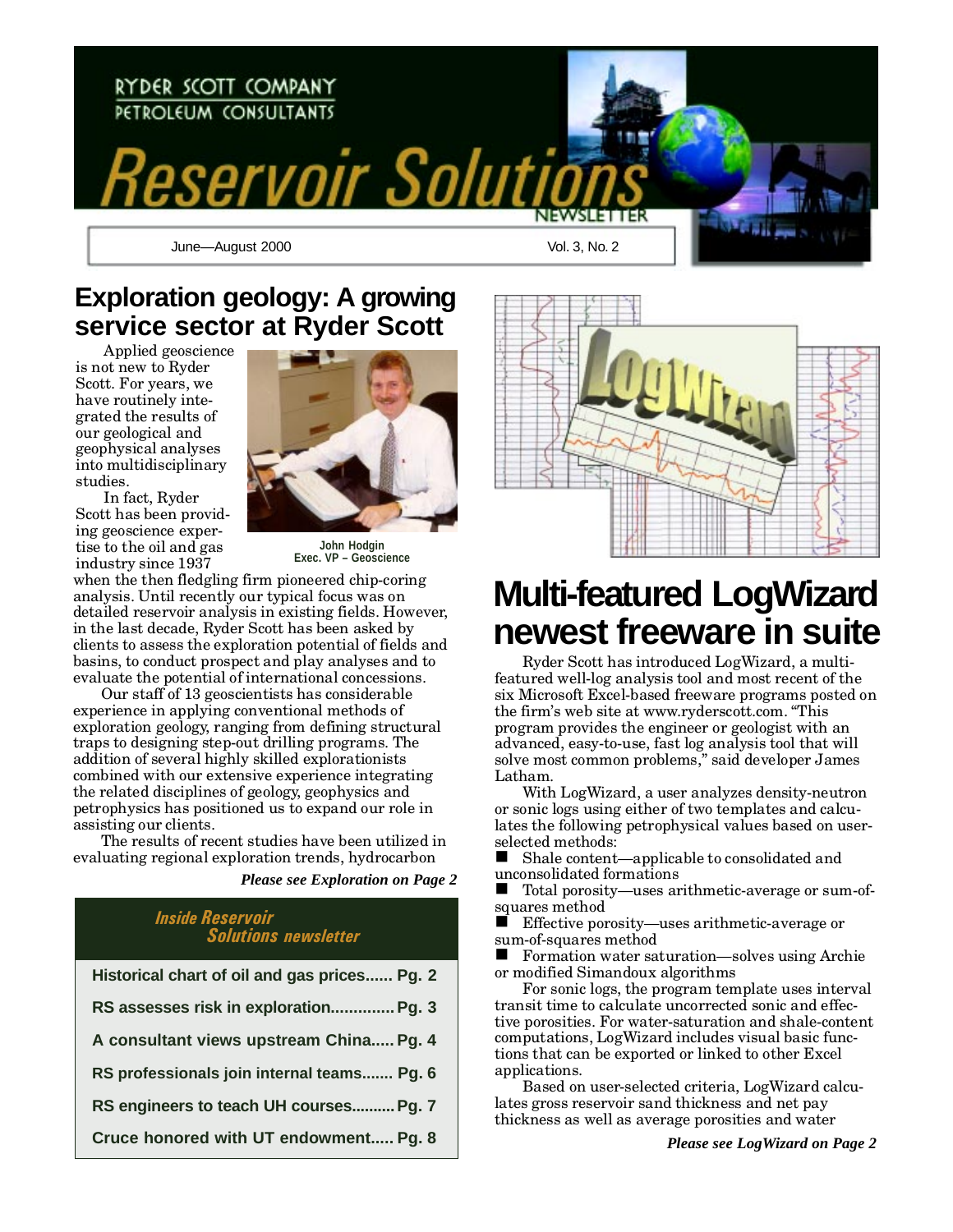#### *Exploration—Cont. from Page 1 LogWizard—Cont. from Page 1*

resource potential, prospect portfolios and upside potential as well as in probabilistic risk analysis.

The industry is being redefined by the move to international petroleum provinces, the growth of 3D seismic and the increase in outsourcing technical services. As these trends continue to grow, we believe that our geoscience staff has the unique ability to combine advanced technology with judgement, experience and the insight necessary to assist our clients in making sound business decisions.

In that vein, please read the article on the next page written by geoscientist Steve Phillips. He discusses the application of risk assessment to exploration and provides three recent examples that illustrate the role of Ryder Scott in this type of work.

Also take a look at the LogWizard program described on Page 1. It is just one of several tools that our geology staff uses to analyze rock and fluid properties.

#### **Publisher's Statement**

*Reservoir Solutions* newsletter is published quarterly by Ryder Scott Company LP Petroleum Consultants. Established in 1937, the reservoir evaluation consulting firm performs more than 1,000 studies a year. Ryder Scott has issued reports on more than 200,000 wells or producing entities in North America. The firm has also evaluated hundreds of international oil and gas properties involving thousands of wells. Ryder Scott multidisciplinary studies incorporate geophysics, petrophysics, geology, petroleum engineering, reservoir simulation and economics. With 117 employees, including 66 engineers and geoscientists, Ryder Scott has the capability to complete the largest, most complex reservoir-evaluation projects in a timely manner.

#### Board of Directors

Ronald Harrell Chairman and CEO Don P. Roesle President and COO Kent A. Williamson Exec. V. President John E. Hodgin Exec. V. President

Joe P. Allen Sr. Vice President John R. Warner Sr. Vice President Fred P. Richoux Sr. Vice President Larry T. Nelms Sr. Vice President

Reservoir Solutions Editor: Mike Wysatta Business Development Manager

Ryder Scott Company LP 1100 Louisiana, Suite 3800 Houston, Texas 77002-5218 Phone: 713-651-9191; Fax: 713-651-0849 Denver, Colorado; Phone: 303-623-9147 Calgary, AB, Canada; Phone: 403-262-2799 E-mail: info@ryderscott.com Web site: www.ryderscott.com

saturations for pay sections. The program also incorporates an  $R_{\mu}$ calculator to assist users in computing formation water resistivity from log data.

The template also contains areas for entering core data or notes. LogWizard's flexibility allows the user to add data-entry lines to sections in progress to accommodate additional information.

Latham has incorporated extensive, sophisticated datavalidation safeguards for entered information and conditionalformatting checking for the results. For instance, the system requires that porosity data be entered as decimal values. If a user enters porosities greater than 1, the LogWizard generates an error message and prompts the user to re-enter another value between 0 and 1.

The conditional-formatting feature changes the color of the font of the calculated value, if that value is not valid, thus alerting the user. Those features, already built into Excel, help protect against datainput errors.

The program files for the LogWizard download, as well as for the other five, are self-extracting "zip" files. The installation process is automated to eliminate the need to manually place program files in the appropriate directories. The user simply has to open the autoinstall\*.doc file for any Ryder Scott download and click the install button.

As is the case with all downloads, the user-friendly LogWizard produces presentation-quality onscreen views and hard-copy output. Ron Harrell, CEO of Ryder Scott, said, These programs are not designed to be substitutes for the more sophisticated suite of evaluation tools used by Ryder Scott for complete in-depth analyses. However, the six freeware applications constitute a suite of software tools that will enable a competent evaluator to prepare a reserves estimate for most properties.

All six programs are posted on the web site at www.ryderscott.com with a detailed description of each one. Ryder Scott plans to produce a free CD-ROM with the entire suite of programs for quick installation.

Editor's Note: Ryder Scott does not guarantee or warrant the accuracy or reliability of this software and disclaims its fitness for any particular purpose.



**The West Texas Intermediate Crude (WTI) prices are the posted prices of Exxon Co. USA published in the** *Crude Oil Price Bulletin Summary***. Composite spot gas prices are the wellhead prices published in the** *Natural Gas Week* **newsletter. Brent oil prices are the published, posted prices available to the general public from commodity quotation services over the Internet.**

#### **Benchmark oil and U.S. composite gas price history**

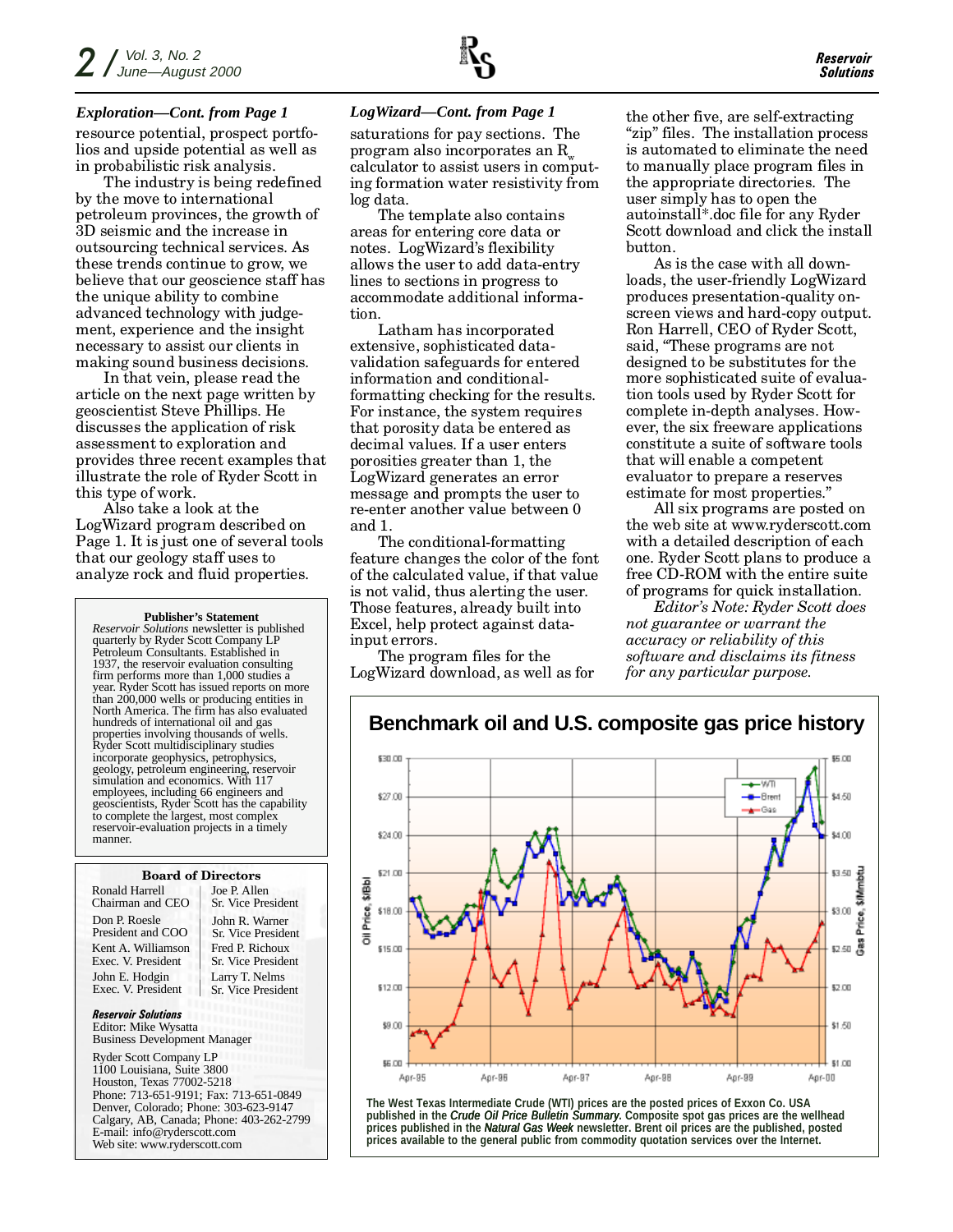# **Ryder Scott assesses risk in exploration projects**

#### **— Steve Phillips, Ryder Scott geophysicist**

The business of classifying reserves as proved, probable and possible is fundamentally an assessment of risk. Oil and gas reservoirs within the 3P band of the risk spectrum get the most attention from Ryder Scott engineers and earth scientists.

Increasingly, however, clients ask Ryder Scott to apply risk-assessment expertise to undrilled prospects and trends. In some of these cases, Ryder Scott performs original geophysical mapping and basinmodeling work.

News-making exploration frontiers can lie under thousands of feet of water, in remote deserts, below complex salt formations or in equally complex political environments. Frontiers with less dramatic characteristics are still diligently sought within easy reach of existing reservoirs. In either case, oil and gas exploration today requires very close alignment of technical and business processes. The balance between cost, potential and risk is a foremost consideration at every step.

#### **Gambler or Investor?**

Three growing practices by exploration companies are identified by Peter R. Rose (AAPG Explorer, April 1999) that help unite the technical and business aspects of identifying potential oil and gas resources.

Adopt some method of risk analysis.

 $\blacksquare$  Bring objectivity and consistency to portfolio valuation.

n Apply more discriminating economic criteria to prospect selection.

Rose contends that failure to combine these



results in "gambling" as opposed to "investing" an exploration budget. As an analogy, consider the situation of a casino customer vs. that of a casino operator. A gambler depends on luck to occasionally beat the odds.

Casino operators on the other hand, rely on statistically favorable expected outcomes.

They cannot predict if a single spin of the roulette wheel will be a moneymaker or loser. But, they do know who will be ahead at the end of the night. The question for an exploration manager: Can you place an adequate number of bets, with odds sufficiently well known, for a large enough reward?

Better definition of the odds (risk factors) and size of the reward (reserves distribution) are results Ryder Scott personnel deliver to exploration clients. Most projects begin with some geotechnical determination of the maximum, minimum and most likely ranges of various reservoir properties such as bulk rock volume, net-to-gross ratio, porosity, hydrocarbon saturation and recovery factor.

For undrilled prospects, this information is often produced by integrating seismic interpretation with regional geologic data. Once the magnitude of a prospect is estimated for a range of successful cases, we consider the probability that one or more of the necessary conditions for success is missing. Geologic risk factors include:

**Trap Risk—The probability that adequate vertical** and lateral seals exist that could confine hydrocarbons within adjacent reservoir rock.<br>**E** Reservoir Risk—The proba

**Reservoir Risk—The probability that a lithology** exists with sufficient porosity, permeability and continuity to contain moveable hydrocarbons.

**n** Source Risk—The probability that a lithology exists with sufficient quantity and quality of thermally mature organic matter to have expelled oil or gas that feasibly could have migrated to the reservoir.

**n** Timing and Migration Risk—The probability that a source rock expelled oil or gas after the reservoir and trap were in place and that a flow path existed between source and reservoir. This includes the probability that subsequent geologic events did not cause excessive leakage, remigration or degradation of the trapped hydrocarbons.

**n Total Geologic Risk** = Trap Risk x Reservoir Risk x Source Risk x Timing and Migration Risk

In addition to the total geologic risk, other risk factors could also apply. For example, a client seeking to bid on a minor working interest might face the risk that a well would never be drilled. In any case, risking a prospect portfolio allows a company to balance the cost of an exploration program against the economic potential of an oil or gas discovery. Here are three short examples where Ryder Scott assisted in exploration risk assessments of undeveloped areas.

#### **Venture capitalists seek opinion on prospect portfolio**

Inspired by industry success in the deepwater Gulf of Mexico exploration, in late 1998, an investment group prepared to increase its stake in EEX Corp., a Houston company with significant lease holdings in the trend. Because of previous work for the investors, they chose Ryder Scott to evaluate EEX's prospect portfolio.

On very short notice, Ryder Scott geologists, geophysicists and engineers reviewed exploration concepts, well and seismic data, mapping of reservoir sizes and properties and plans for future wells and facilities. The firm generated a report detailing independent opinions of data quality and completeness, earthscience methodology, geologic and economic risks and feasibility of development plans.

#### **Company relies on evaluation of acquisition target**

Recently, a Ryder Scott client began looking for acquisition opportunities near existing properties in South America and became interested in a planned divestiture of interests in a large, adjacent concession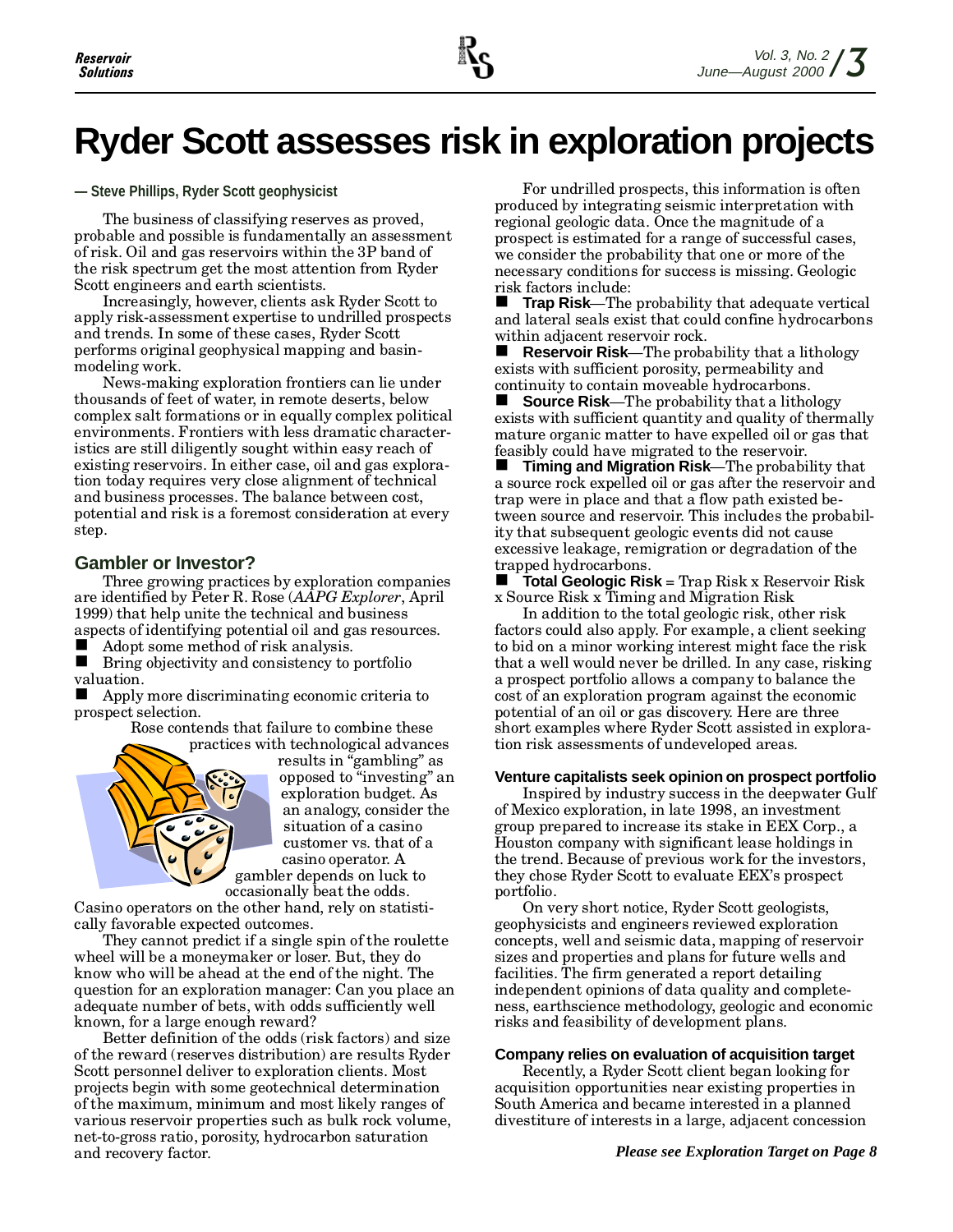

## **An engineering consultant's view of the upstream industry in China Part I**

*— Ron Harrell, CEO at Ryder Scott Petroleum Consultants*

n onsite visit to any one of several of the large, mature onshore oil fields in China reveals antiquated surface facilities and operating methods with evidence of little concern for minimizing the footprints of development. Some fields have been in continuous production since the early-to-mid 1900s. Conversely, a visit to a relatively new development, particularly offshore, will disclose a state-of-the-art facility equal to that seen in the Western world.

The general population in China has and continues to be isolated from much of the rest of the world because of political reasons. However, the technical branches of the oil and gas industry have managed to stay abreast of Western technology quite well since the Cultural Revolution ended in 1976.

Much has already been written about China's four large E&P companies, which aspire to attract public capital through initial public offerings (IPOs) of securities through the Hong Kong and U.S. stock exchanges. In addition, some of the companies are experimenting with private placements of capital.

### **CNOOC—The most Westernized E&P company in China**

The first of the major companies to enter the IPO chase was Chinese National Offshore Oil Co. (CNOOC). CNOOC selected financial advisor Salomon Smith Barney in March 1999. The IPO team was completed in May 1999 with the selection of Ryder Scott Co. CNOOC had earlier engaged the law firms of Skadden, Arps, Slate and Flom, LLP; Freshfields, Cravath, Swaine & Moore; and Herbert Smith as well as the accounting firm Arthur Andersen

From the reservoir evaluation viewpoint, the

#### **CNOOC geoscientists and engineers are becoming more involved in the economics of production.**

CNOOC estimates of hydrocarbons in place were found to have been carefully prepared by welltrained geoscientists

and reservoir engineers using an ample amount of quality data. Indeed, the depth of study of each reservoir, regardless of size or ultimate value, exceeds that typically seen outside China. The luxury of having a large, academically well-trained evaluation staff is a common feature of a state-owned petroleum

company that does not have to face the profitability demands of sophisticated stockholders. This overstaffing existed in the former Soviet Union and is common to certain Middle Eastern countries as well. Regardless of the levels of competency, evaluators with Western publicly and privately owned oil and gas companies usually are more motivated, typically through incentives, to be more productive and progressive in reservoir studies.

CNOOC and its western partners typically use 3D seismic to help locate all drilling sites on identified structures. This exposure to Western partners, typically major oil companies, has served to elevate CNOOCs technical competence and its familiarity with international business practices. Data acquisition and processing along with the computing hardware and evaluation software used by CNOOC are consistent with that used worldwide. International service companies are typically engaged to run a full array of open-hole well logs. Ample sidewall coring is per-

formed to complement the petrophysical data obtained through well logs. Well testing programs are conducted to determine productivity levels and to aid in establishing down-dip reservoir limits. Well tubulars are designed to meet expected flow conditions and production goals.

The CNOOC geoscientists and engineers are becoming more involved in the economics of production as they are made aware of production costs and the value of the produced oil and gas. Their primary concerns however seem

to be focused on production quotas and maintaining these quotas from year to year. They have made excellent progress in their calculations of the expected recovery efficiency, and thereby initial reserves, through the use of numerical reservoir simulation models prepared in their national research facility just outside Beijing. This agency, China Offshore Production Research Center (COPRC), is staffed with highly educated, technically qualified reservoir engineers and geoscientists who maintain ongoing reservoir simulation studies of the fields in which CNOOC has participating interests.

The CNOOC reserves evaluators are gaining experience in monitoring reservoir performance indicators and using this information to adjust or revise the estimate of both initial and remaining economic reserves. They continue, however, to place a great deal of reliance on the product of their volumet-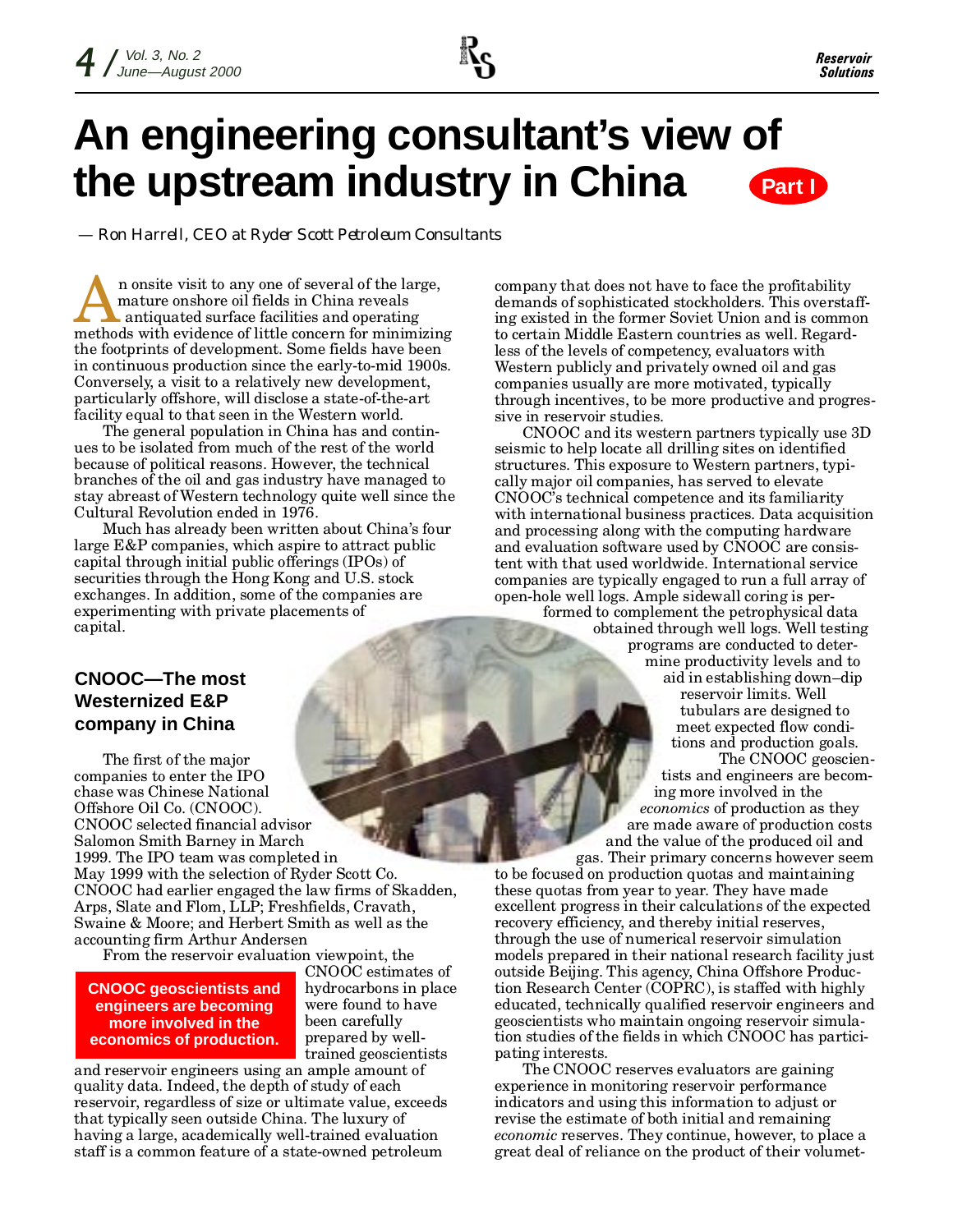### Solutions



ric estimate of hydrocarbons in place and a recovery efficiency selected through reservoir simulation or analogy to similar reservoirs. As CNOOC's major fields begin to approach an early stage of maturity, declining pressures and increasing water production data will need to be analyzed and used to adjust some of the volumetric parameters, particularly in the area of petrophysical analyses and net pay counts.

Despite those shortcomings, the summary of the estimated remaining oil and gas reserves as of the beginning of 1999 as prepared by CNOOC was within a reasonable tolerance compared to the independent estimate prepared by Ryder Scott.

#### **CNPC—Competent researchers, limited vintage data**

By July 1999, China National Petroleum Corp. (CNPC) had selected its IPO team led by Goldman Sachs & Co. and China Investment Capital Corp. (CICC) as financial advisors and a firm other than Ryder Scott as reservoir consultants. The evaluation of CNPC reserves was a formidable task given that many, if not most, of their fields and wells are mature or approaching maturity. They also were developed under conditions where the initial collection of reservoir data was limited at best and where production records for the approximately 70,000 wells were not well maintained and not easily accessible in a desirable format.

There are significant differences in reservoir geology for the fields across the whole of China that are widespread geographically. The far-flung field locations make efforts to gather and assimilate data even more challenging. The limited collection of reservoir data is not the product of the current CNPC technical staff and operating personnel but rather the result of questionable reservoir and field-management practices many years ago. Even though the present staff has instigated improvements in data gathering and analysis, there remain many situations where the absence of reliable data is of serious concern.

CNPC's national research organization, the Research Institute of Petroleum Exploration & Development (RIPED), located in Beijing is reportedly patterned after the Exxon Corp. research arm, Exxon Production Research and Development (EPRD), in Houston. The RIPED campus is extensive, containing many well-appointed buildings, and is staffed by highly competent researchers. Research and development is focused on refinements in a wide spectrum of

activities from geophysics through refining, sales and marketing. The approximately 1,800 researchers and

**CNPC's researchers are technically savvy; their facilities are modern and well equipped.**

faculty members are well traveled and seem to be "plugged into" the rest of the world through technical journals and the Internet. The laboratories, offices, classrooms and other facilities appear to be modern and well equipped.

CNPC reportedly has approximately 1.5 million employees mostly in China. The present company was reorganized some two years ago as both CNPC and China Petrochemical Corp. (Sinopec) were established as integrated oil companies with designated areas of

upstream activities in China. Before this separation by the State Council in Beijing, CNPC was primarily an upstream company, whereas Sinopec concentrated on downstream activities.

PetroChina, a new company carved out of CNPC, is a creation of the State Council and is designed to enhance the marketability of the IPO that was recently launched with a listing on the New York Stock Exchange. PetroChina has about 500,000

employees in its direct employ and does not own any petroleum assets outside of China. Even downsized to two-thirds of its past size, the slimmed down staff is roughly equivalent to the total count of 123,000 employees at ExxonMobil, 97,000 at BPAmoco and 388,000 at General Motors Corp.



**Editor's Note: This article is the first part of a two-part series on upstream China. In Part II, Mr. Harrell discusses Sinopec, China Coalbed Methane Corp. and concludes with remarks on what the future holds. Part II will be published in the September** *Reservoir Solutions* **newsletter. Also, the entire article was scheduled to** appear in the July issue of the *Oil & Gas Executive Report* **published by the Society of Petroleum Engineers.**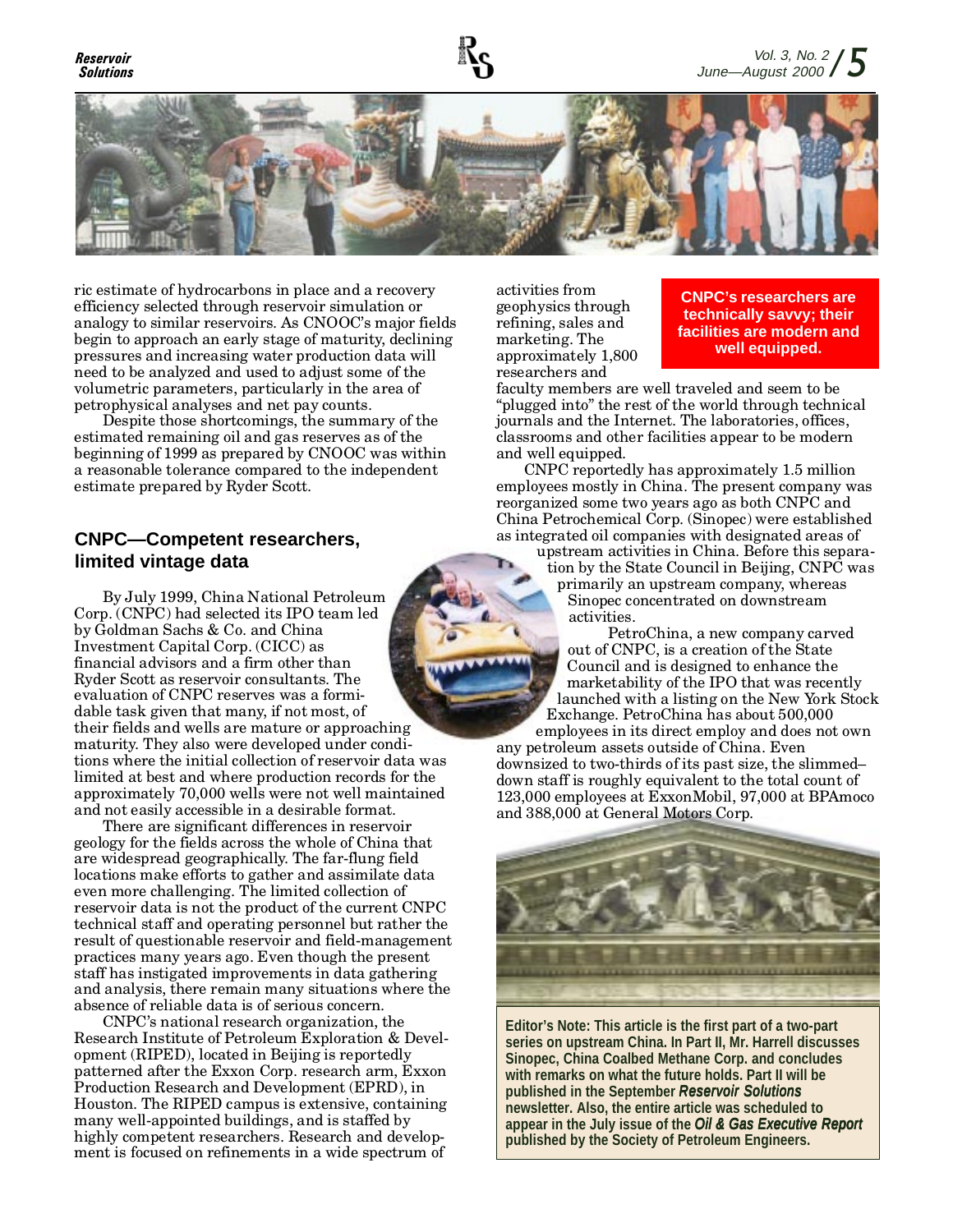# **Ryder Scott professionals join internal asset teams**

### Clients benefit from fresh perspectives of the original project, the company may ask that

Increasingly, Ryder Scott personnel are working on internal asset review teams in the offices of various major and independent oil and gas companies. The increase in this on-location work represents a departure from the firm's traditional reserves evaluation services, which are usually carried out in Ryder Scott offices. Companies are finding that integrating expert outside perspectives into the more homogenous mix of ideas from employees is paying dividends.

We stand to benefit from this outside perspective," said a reservoir engineering manager of a "major." "With an external consultant on our team, we are exposed to new ideas and ways of doing things.

In a large company, the asset review team typically meets with the various operating units and examines reserves assets and "threats" to the reserves base, which, if not dealt with, might necessitate debooking. The team makes recommendations, such as allocating manpower and dollar commitments to mitigate reserves threats.

Activities of the team might involve devising a plan to accelerate the addition of reserves or finding ways to prove up overlooked reserves," the manager remarked. Typically, the multidisciplinary team is composed of engineers, geologists and geophysicists. The outside professional working in a smaller company might be a member of a smaller team and perform a broader scope of duties. The following ongoing client arrangements are examples.



■ Fred Richoux (pictured), a Ryder Scott senior vice president, works on an internal audit team at a major company with about \$27 billion in annual revenues. He makes sure that supporting documentation of reserves is in place, so that they are auditable by accountants, government agencies, etc.

If Richoux finds insufficient backup data, then he asks the particular district office to supplement the existing information. The company is currently considering dispatching Richoux to the individual districts for on-site work there. Although it wasnt part *Please see continuation on next page*

Ryder Scott comment on reserves methodology and results in some areas to assure reporting compliance.



Ryder Scott engineer Tina Obut (pictured), vice president, augments the companys evaluation staff as a member of an internal acquisition-and-divestiture team. As a non-employee, she has no administrative duties but rather focuses solely on the technical work at hand, which fast tracks projects and enables the company to look at more acquisitions.

She trained on the company's proprietary software at no cost to the client and now conducts Monte Carlo probabilistic reservoir engineering studies on site. Obut also opines on reserves classifications of potential acquisitions.

 $\blacksquare$  For the last three years, **Joe Magoto**, a senior vice president at Ryder Scott, has served on the internal reserves audit team of a large, multinational independent. The four-member team is composed of a chief petroleum engineer, chief geologist, manager in charge of corporate reserves, who reports to the CEO, and Magoto.

The team travels once a year to operating units in Alaska, the Far East, and Louisiana and Texas to audit reserves. Ryder Scott does not issue an independent reserves report but instead makes recommendations in corporate reports issued to each business unit.

We received high praise from the management committee and the senior vice presidents again this year. A more defendable reserves ledger has not only boosted our credibility, but also improved a fundamental business practice that is the foundation of many business decisions.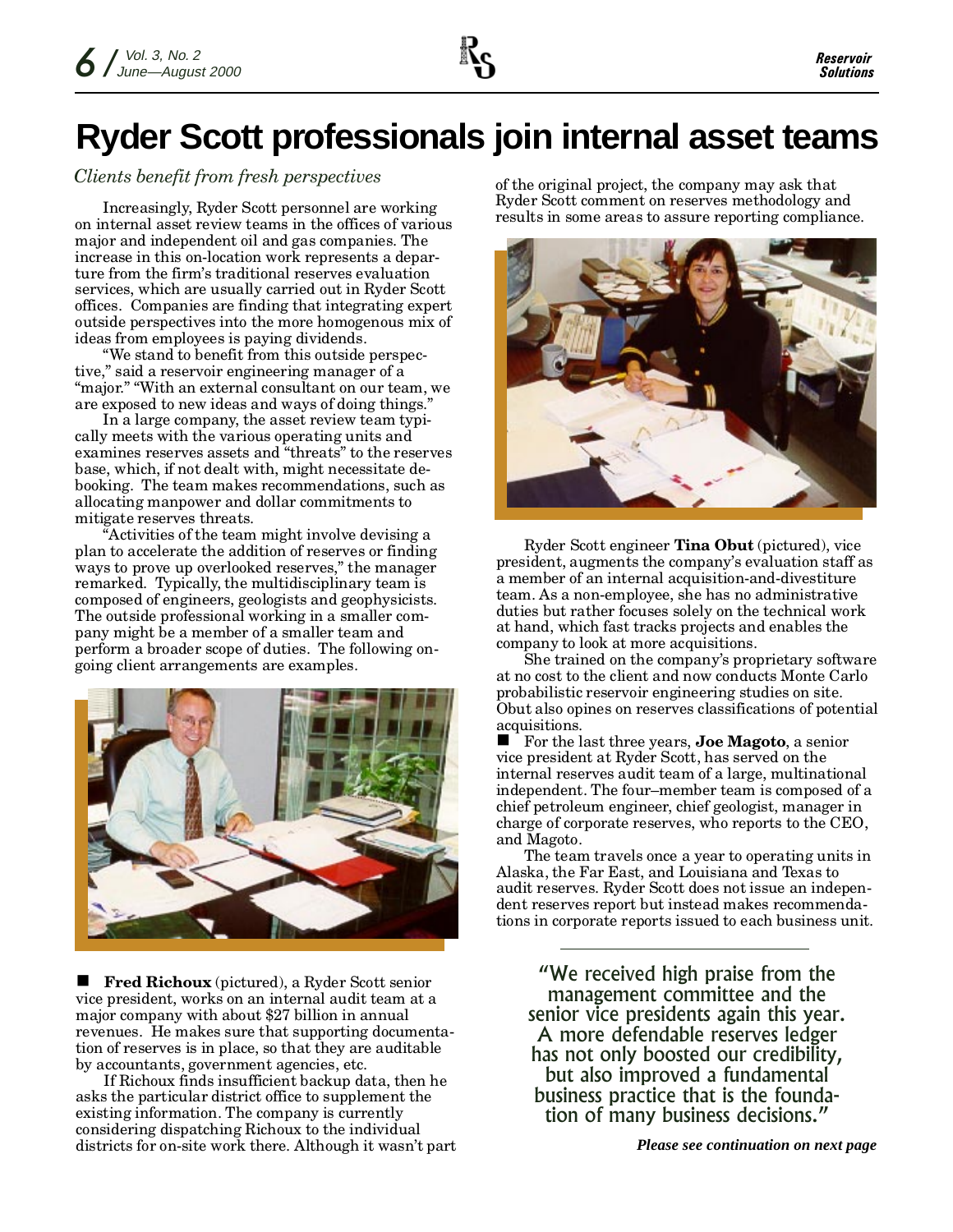The outside consultant position has evolved from an advisory one to a position in which Magoto is delegated the responsibility of actually drafting the corporate report letters to several business units. Also, the team issues a "Watch List" of reserves that are at risk as audited. The team recommends that the company write off those reserves over time or prove them up.

The Watch List "forces" the business units to focus on problems that they may otherwise defer. The list also encourages the units not to overbook reserves for concern that the properties might be added to the Watch List, which is reviewed by the CEO.

> "The Watch List 'forces' the business units to focus on problems that they may otherwise defer. The list also encourages the units not to overbook reserves...

The manager of operations analysis at the company, said, "As we close the third year of the new reserves process, it is apparent we have changed for the better and that the change is sustainable. We received high praise from the management committee and the senior vice presidents again this year. A more defendable reserves ledger has not only boosted our credibility, but also improved a fundamental business practice that is the foundation of many business decisions. I appreciate the help from Joe Magoto and support from Ryder Scott. Using an external expert as part of our reserves team and using the available Ryder Scott technical resources have made a material difference."

### **Ryder Scott professionals to teach UH engineering courses**



The University of Houston will offer two graduate petroleum engineering courses on reservoir simulation and characterization, respectively, to be taught, in part, by Ryder Scott engineers. An influencing factor in the selection of instructors was the favorable reception to two Society of Petroleum Engineers Gulf Coast section reservoir simulation seminars hosted by

Ryder Scott in April. The seminars were presented by Ryder Scott engineers Dean Rietz, Grant Robertson and Miles Palke as well as Robert Gochnour, an engineer at BP Amoco Upstream Technology Group.

UH will offer a course on reservoir characterization taught by Akhil Datta-Gupta and Palke this fall. The reservoir simulation course—taught by Robertson, Rietz and Gochnour—will be offered in the

Andy Thompson (pictured), vice president at Ryder Scott Canada, served as the corporate in-house reservoir evaluation coordinator at a major Canadian company last year. With about \$4 billion in assets, the company is one of the five largest oil and gas companies in Canada. He reported daily to offices of the client and, as part of an



internal team, supervised the reservoir evaluation work of the independent engineering firm that estimated the reserves.

During that period, Thompson found significant additional value in one of the fields that was overlooked by the third-party consultant and therefore not booked. He recommended that the company not sell the property as planned and management agreed.

When the company closed its U.S. office, the reserves coordinator at that location relocated to the corporate office and transitioned into Thompson's position. However, management decided to engage Ryder Scott to serve as the independent reserves auditor for the entire company.

Currently Thompson audits the companys reserves using the Merak Portfolio system, which has streamlined the evaluation process.

spring semester 2001.

The SPE seminar on simulation fundamentals was targeted to managers, among others, needing an overview. Joe Tigner, coordinator-reserves and compliance at EOG Resources Inc., said that his company uses reservoir modeling for large- and smallscale projects as a normal part of reservoir management. "As a result of taking the fundamentals course, my understanding of how modeling can affect reserves bookings has been enhanced," he remarked. "The course is an excellent overview for those of us who are on the periphery of modeling activities.

The more in-depth, two-day SPE seminar on simulation for practical decision making was aimed at those planning to conduct or review modeling studies. In preparation for reviewing simulation results pertaining to a coalbed-methane project, Marc Connolly, reservoir advisor at Conoco Inc., took the two-day seminar. "The course is an excellent review of basics. It has greatly helped me increase my basic understanding of simulation," he said.

For further information on the UH courses, access the UH web site at www.chee.uh.edu or contact Christine Economides, director of the UH petroleum engineering program, at cee@slb.com.